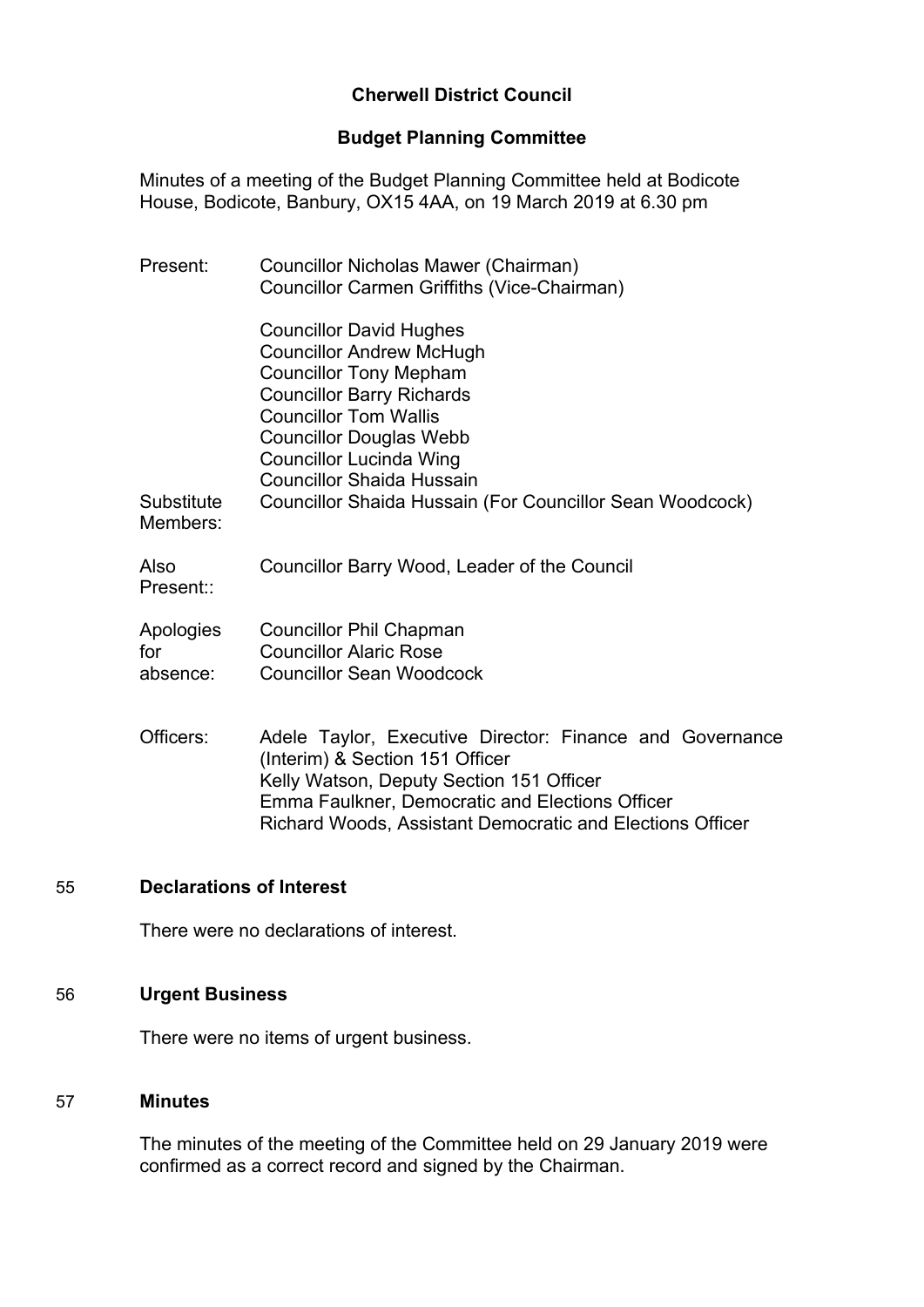### 58 **Chairman's Announcements**

There were no Chairman's announcements.

### 59 **Finance Monitoring Report - January 2019**

The Committee considered a report from the Deputy Section 151 Officer, which summarised the Council's Finance Monitoring position at the end of January 2019.

The Deputy Section 151 Officer advised the Committee that a surplus of £477k was currently forecast, as well as a a Capital Programme underspend of £147k.

In response to questions from the Committee regarding the forecast surplus, the Deputy Section 151 Officer explained that several large businesses had opened and business rates were being paid earlier than expected.

The Deputy Section 151 Officer also advised that improved efficiencies in Treasury Management activities had also contributed to the improvement in the Council's financial position.

At the request of the Committee, the Interim Executive Director – Finance and Governance agreed to provide more detailed information to future meetings regarding Business Rates.

### **Resolved**

(1) That the contents of the report be noted.

## 60 **Review of Committee Work Plan**

The Committee an indicative work programme for the 2019-2020 Municipal year.

The Interim Executive Director – Finance and Governance explained that a more detailed work programme would be discussed at the first meeting of the new Municipal year, in June 2019.

#### **Resolved**

(1) That the indicative Work Plan for 2019-20 be noted.

The meeting ended at 7.21 pm

Chairman:

Date: